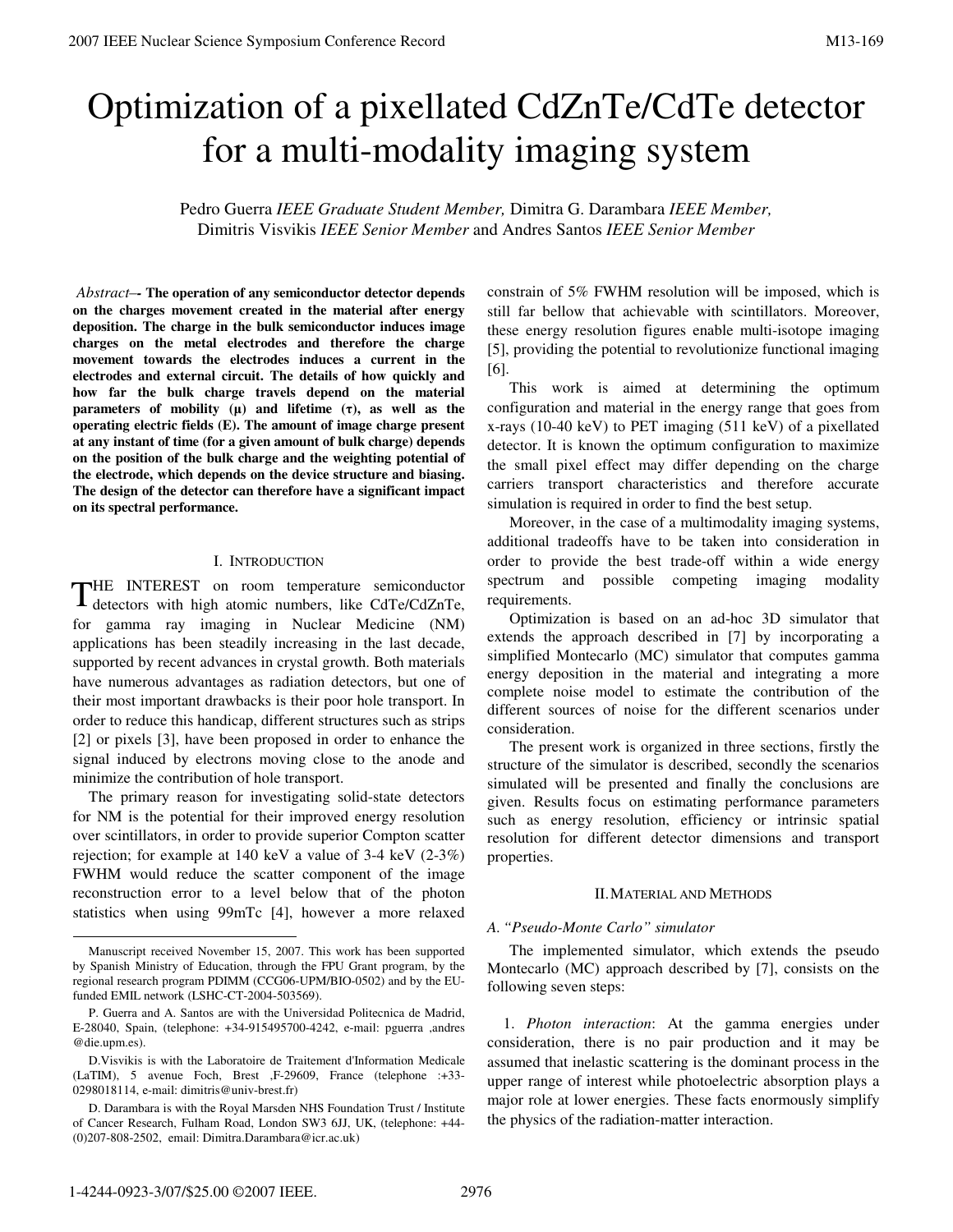The simplified MC simulator provides radiation-matter interactions, consisting on a list of Compton depositions and possibly a final photoelectric deposition for every gamma. In case of Compton interactions, the photon is scattered in a direction given by the azimuthal angle  $φ$ , the polar angle  $θ$ , where the former is uniformly distributed between 0 and  $2\pi$ while θ follows the Klein-Nishina probability distribution.

 CdTe and CdZnTe cross section values between 10 keV and 1 MeV are taken from photon cross section database of the National Institute of Standards and Technology [8].

 Energy depositions are considered punctual and therefore subsequent x-ray and/or Auger electron emissions are neglected for the time being in this simplified model. .. However, this effect may be of importance in the case of very small pixels, as discussed in [9].

2. *Hole-electron pairs generation*: Each gamma interaction produces a variable number *N* of electron-hole pairs. The actual number of carriers is function of the deposited energy and material properties and follows the Poisson statistics, which for large numbers converges to a Gaussian distribution.

3. *Charge Trapping*: Each charge carrier either reaches its electrode or is trapped at some point along the way. The ultimate fate of the carrier depends on the material transport properties, detector dimensions and biasing voltage. The lifetime *th,e* of each charge carriers is exponentially distributed an depends on the charge carrier average lifetime.

4. *Charge Diffusion*: During its lifetime, each charge carrier diffuses laterally in the x,y plane while travelling at constant speed in the z direction driven by the uniform electric field. Considering a uniform electric field is certainly the weakest approximation of this work, however greatly simplifies the modelling enabling the decoupling between the x,y Brownian motion and charge transport in z.

The diffusion distance dr along the radial axis is function of the diffusion constant as follows,

$$
d_{_{h,e}}^r \sim G\Big(0, \sigma_{_{h,e}}^2\Big)\begin{cases} \sigma_{_{h,e}}^2 = 2 \cdot D_{_{h,e}} \cdot t_{_{h,e}} \\ D_{_{h,e}} = \frac{kT}{q} \mu_{_{h,e}} \end{cases} \tag{1}
$$

Where  $k$  is the Boltzmann constant,  $T$  is the temperature and  $q$ is the electron charge.

5. *Electrode Charge Induction*: Each charge carrier induces a charge on the readout anode/cathode which is estimated based on Ramo's theorem. This theorem states that the induced charge *Q* may be computed as the difference between the weighting potential as seen by the anode  $\varphi_a$  and the cathode  $\varphi_c$ of the electron/hole pair at its final points. The actual values for the weighting potentials are computed based on the 3D approximation provided in[10]

6. *Hit Fusion*: The energy readout by the system is the sum of all the hits belonging to the same gamma.

7. *Noise*: Two main noise sources are considered: the detector, mainly due to the leakage current, and the electronics, which contribute mainly through the low-noise preamplifier and feedback resistors. These two noise sources contribute to the total Noise Equivalent Charge (NEC) as the sum of different white and/or pink parallel and series contributions [11].

$$
NEC^2 = NEC_{_{PREAMP}}^2 + NEC_{_{DETECIOR}}^2 \tag{2}
$$

At the preamplifier, we shall consider the loading capacitances, including the detector  $C_{ext}$ , the preamplifier input capacitance  $C_{in}$ , the shaping constant of the filters  $\tau_{shape}$ , the transconductance of the preamplifier transistor gm , the feedback resistor value Rp, the preamplifier bias current  $I_{dc}$ and other coloured noise contributions, which are proportional to the load and parasitic capacitances.

$$
NEC_{\text{PREAMP}}^2 = \frac{\frac{F_s}{\tau_{\text{slap}}}}{\frac{F_s}{\tau_{\text{slap}}}} \cdot \left(\frac{4KT}{q^2} \frac{2}{3g_m} \left(C_{\text{in}} + C_d\right)^2 + \dots \right)
$$
\n
$$
F_r \tau_{\text{slap}} \cdot \left(\frac{4KT}{q^2} \frac{1}{R_p} + \frac{2I_d}{q}\right) + NEC_{\text{rf}}^2 \tag{3}
$$



Fig. 1: Integrated simulator flow chart.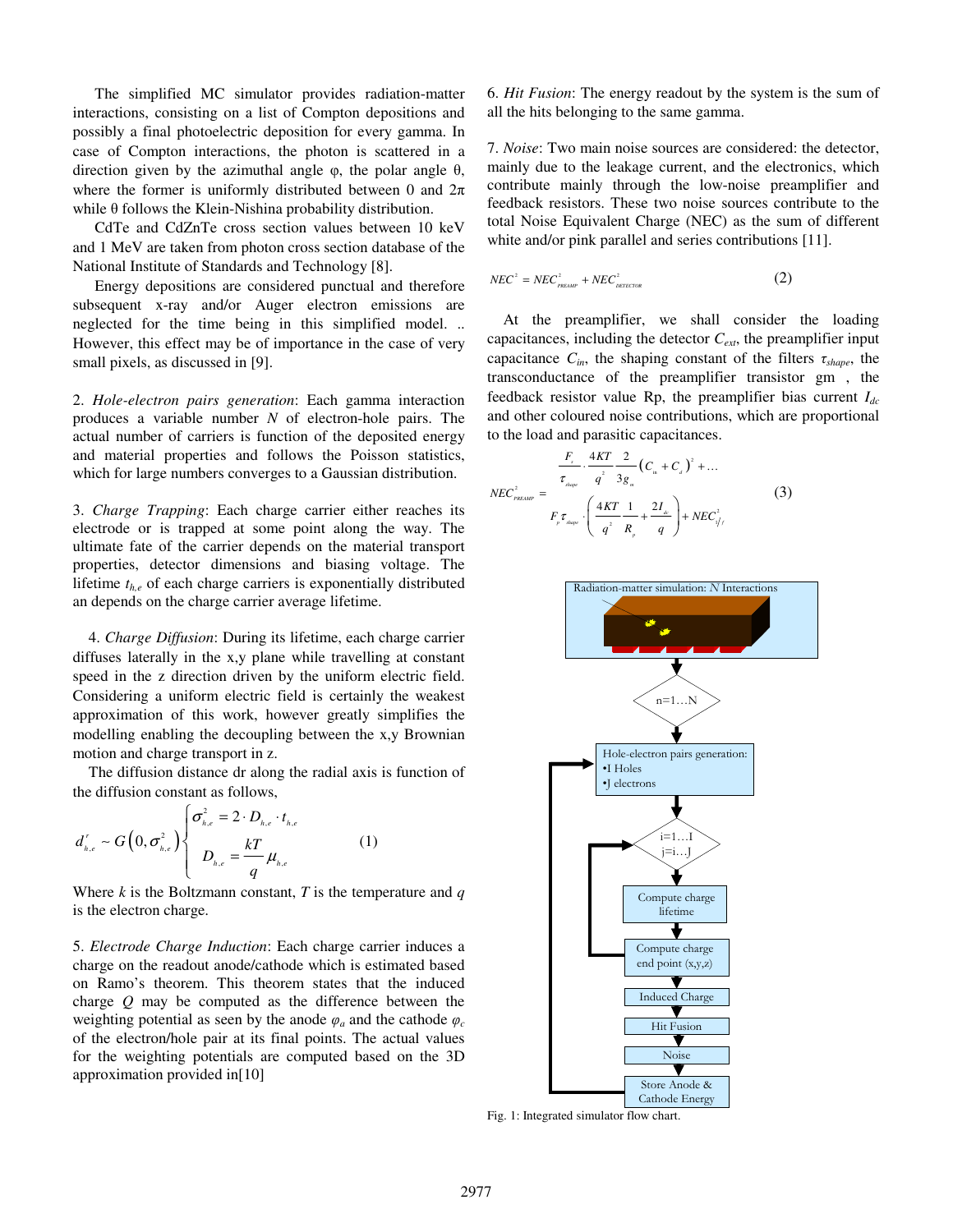Table 1: Main material properties [1] Table 2: Main material properties Settings

|                                         | $Cd_{0.9}Zn_{0.1}Te$ | CdTe          | PreAmp Transconductance Gm (mS)       |           |
|-----------------------------------------|----------------------|---------------|---------------------------------------|-----------|
| Density $(g/cm^3)$                      | 5.78                 | 5.85          | CSA Feedback Resistor Rfp $(G\Omega)$ |           |
| Resistivity ( $\Omega$ •cm)             | $3x10^{10}$          | $1.5x10^{10}$ | CSA Input Capacitance Cint (pF)       |           |
| Electron lifetime (s)                   | $3x10^{-6}$          | $3x10^{-6}$   | External Capacitance Cext (pF)        |           |
| Hole lifetime (s)                       | $10^{-6}$            | $2x10^{-6}$   | First Order CRRC shaping FP=FS        | $e^2/8=0$ |
| Dielectric Constant                     | 10.9                 | 11            | Shaping Time $\tau$ ( $\mu$ s)        |           |
| Pair creation energy (eV)               | 4.64                 | 4.43          | $ENC$ e $(RMS)$                       |           |
| Electron mobility<br>$(cm^2/Vs)$        | 1000                 | 1100          | Dielectric capacitance (pF)           |           |
| Hole mobility $\text{cm}^2/\text{Vs}$ ) | $50 - 80$            | 100           | Dielectric loss factor                |           |
| Fano Factor                             | 0.2                  | 0.14          |                                       |           |

Where  $F_s$ ,  $F_p$  are the form factor for the readout filters,  $q$  is the electron charge,  $K$  is the Boltzmann constant and  $T$  is the temperature.

 This simulator have been developed with Matlab 7.1 (The Mathworks, Natick, MA, USA) and the computation phases are arranges following the flow chart shown in Fig. 1.

## III. RESULTS

Results are divided into two phases. Firstly, the noise model given by equation 6 is parameterized according with the electronics descriptions provided in [12], which are summarized in table 2. The *NEC<sub>1/f*</sub> proportionality factor is computed to account for the fact that in the ASIC pre-amplifier noise is dominated by flicker noise. After the inclusion of this 1/f noise factor  $K_{1/f}$ , the model predicts a NEC linear increase with the external capacitance  $C_{ext}$  of 85e+11 e/pF with  $\tau=10$ us, as shown in Fig. 2, value that very well matches the measured electronic noise of 56e+11.6 e/pF and the experimental base level noise of 85 eV.



The NEC values shown in Fig. 3 have been computed for shaping constants between 100 ns a 50 us, external capacitances of 2pF,5pF ans 10 pF and a bulk current of 250 pA/pixel, which is consistent with data published in [13]. For the presented scenario, NEC is estimated to be lower than e (rms).

| 1: Main material properties [1]                |                      |               | Table 2: Electronics Settings |                                       |              |  |
|------------------------------------------------|----------------------|---------------|-------------------------------|---------------------------------------|--------------|--|
|                                                | $Cd_{0.9}Zn_{0.1}Te$ | CdTe          |                               | PreAmp Transconductance Gm (mS)       | 3.5          |  |
| Density $(g/cm^3)$                             | 5.78                 | 5.85          |                               | CSA Feedback Resistor Rfp $(G\Omega)$ |              |  |
| Resistivity ( $\Omega$ •cm)                    | $3x10^{10}$          | $1.5x10^{10}$ |                               | CSA Input Capacitance Cint (pF)       | 2.5          |  |
| Electron lifetime (s)                          | $3x10^{-6}$          | $3x10^{-6}$   |                               | External Capacitance Cext (pF)        |              |  |
| Hole lifetime (s)                              | $10^{-6}$            | $2x10^{-6}$   |                               | First Order CRRC shaping FP=FS        | $e^2/8=0.92$ |  |
| Dielectric Constant                            | 10.9                 | 11            |                               | Shaping Time $\tau$ ( $\mu$ s)        | 6            |  |
| Pair creation energy (eV)                      | 4.64                 | 4.43          |                               | $ENC$ e $(RMS)$                       | < 250        |  |
| Electron mobility<br>$\text{(cm}^2/\text{Vs)}$ | 1000                 | 1100          |                               | Dielectric capacitance (pF)           |              |  |
| Hole mobility $\text{cm}^2/\text{Vs}$ )        | $50 - 80$            | 100           |                               | Dielectric loss factor                | $10^{-4}$    |  |



Fig. 3: Estimated NEC for variable shaping constants and detector's capacitance of 2pF,5pF and 10 pF. Detector's shot noise is plotted in dashed line to provide a reference.



Fig. 4: Estimated CdTe pixel spectrum at 140keV for a 4 mm thick detector, nominal transport properties and 400 V biasing.

Pixel performance is simulated for CdTe and CdZnTe, with the material properties summarised in Table 1. As an example Fig. 4 shows the simulated results for CdTe with different aspect ratios and 140 keV incident gammas, where for the given transport properties the best resolution is obtained around W/L=0.25, as it is shown in Fig. 5.